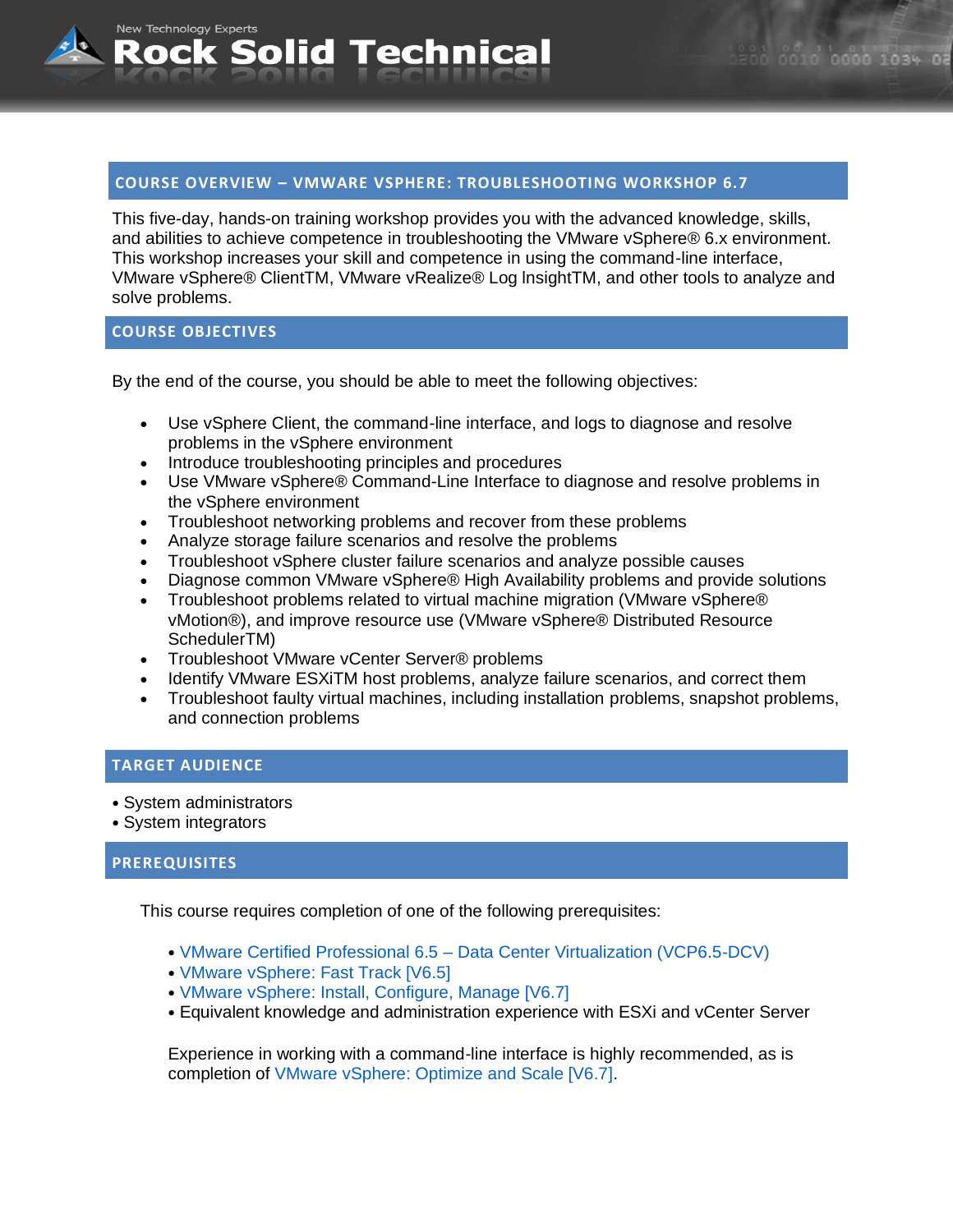# **CERTIFICATIONS**

This course prepares you for the following certification:

• VMware Certified Professional 6.5 – Data Center Virtualization (VCP6.5-DCV)

## **COURSE DELIVERY OPTIONS**

- o Classroom
- o Live Online
- o [Onsite](mailto:sales@rocksolidtechnical.com?subject=On-Site%20Inquiry)

#### **PRODUCT ALIGNMENT**

 $\circ$  ESXi 6.7

o vCenter Server 6.7

# **Course Modules**

#### **1 Course Introduction**

- Introductions and course logistics
- Course objectives

#### **2 Introduction to Troubleshooting**

- Identify the effects of a system problem
- Define the scope of troubleshooting
- Use a structured approach
- Discuss the principles of troubleshooting
- Follow a logical troubleshooting procedure
- Examine examples of troubleshooting

## **3 Troubleshooting Tools**

- Use command-line tools to identify and troubleshoot problems
- Use vSphere CLI
- Find and interpret important log files
- Use vRealize Log Insight for log aggregation, efficient log search, and problem analysis

#### **4 Networking**

- Identify the symptoms of network-related problems
- Analyze and resolve standard switch and distributed switch problems
- Analyze virtual machine connectivity problems and fix them
- Examine common management network connectivity problems and restore onfigurations
- Identify and prevent potential problems